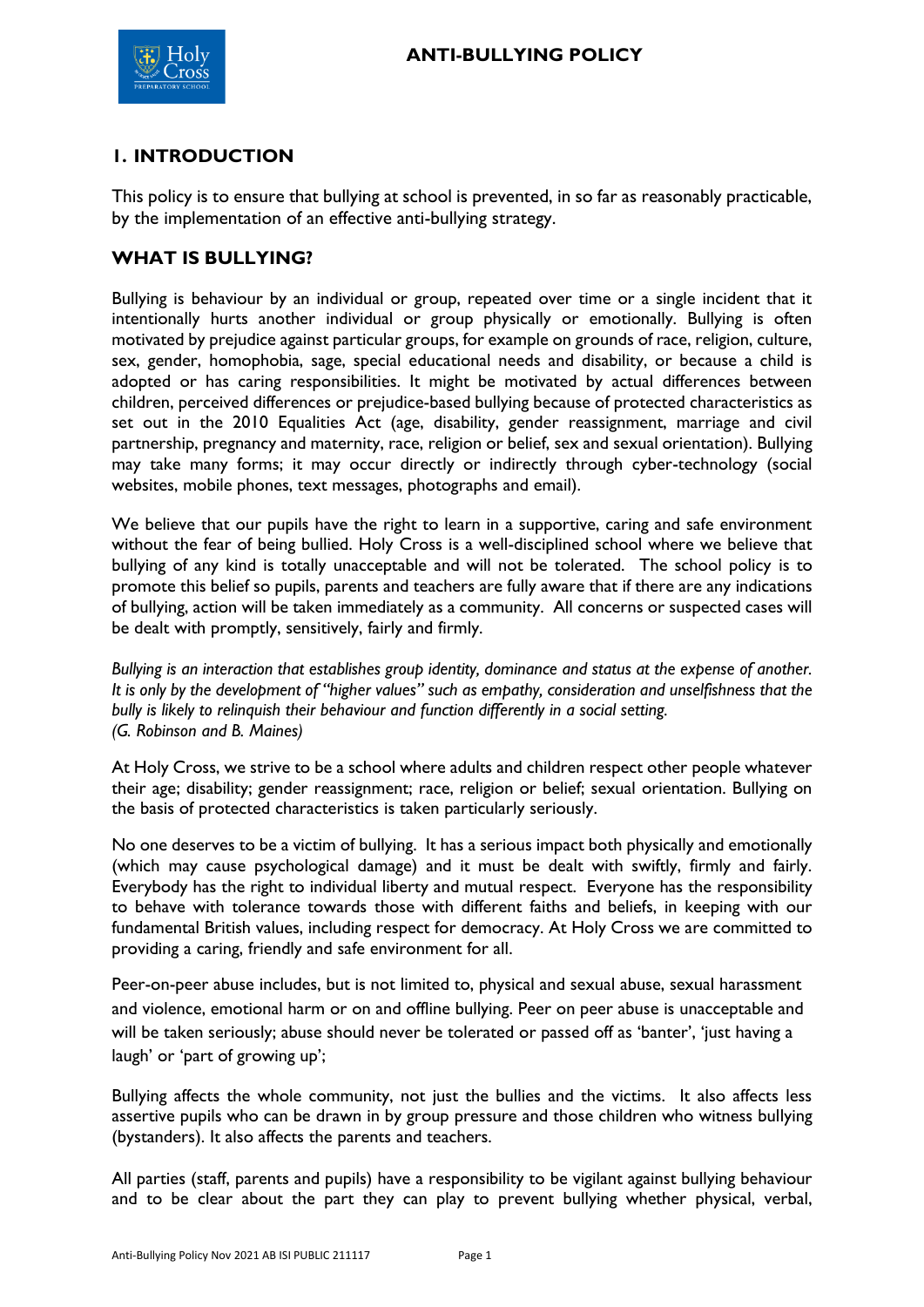

emotional/psychological or cyber (including sexting). This also applies when they find themselves as bystanders. All parties must be active in supporting this policy when repairing and rebuilding relationships in the Holy Cross Way.

# **2. PROCEDURES AND CONSEQUENCES**

When bullying (physical, verbal, emotional or cyber - [Appendix 1\)](#page-5-0) has been observed or reported the following steps are taken by a senior member of staff. The senior member of staff and the class teacher will work together through the following stages. Stopping violence and ensuring immediate physical safety is always the school's first priority. Notes must be made at each stage to provide a record on the Serious Pupil Misbehaviour and Bullying Register (refer to **[Complaints](file://///HCNET.AD/HCP/Share_Policies/Complaints%20Policy%20including%20EYFS.pdf)  [Policy](file://///HCNET.AD/HCP/Share_Policies/Complaints%20Policy%20including%20EYFS.pdf)** which deals with the handling of complaints by parents of bullying).

Holy Cross Preparatory School will ensure that appropriate measures are put in place to safeguard and support the victim, the alleged perpetrator and the school community. See below.

### **Investigation – fact finding**

- 1. Interview with the victim to find out details of the incident, including who was involved, bystanders and **how the victim was made to feel**. (What happened? How did you feel? How do you think the other person felt? Why do you think they behaved this way?).
- 2. Interview all individuals separately to understand the nature of the incident from different points of view. (What happened? How did you feel? **How do you think the other person felt**? Why do you think it happened?).
- 3. Complete the bullying incident pro-forma to record the investigation [appendix 3.](#page-8-0)

Staff will need to judge the seriousness of behaviour, based on their assessment of the situation, in order to decide how to proceed. Steps must be taken to ensure that the victim feels safe again.

At this stage a decision is made whether to inform the parents/guardians and whether disciplinary sanctions are to be enforced. Disciplinary sanctions reflect the seriousness of the incident so that others see that bullying is unacceptable.

### **Safeguarding Children and Young People**

Under the Children Act 1989 a bullying incident should be addressed as a child protection concern when there is 'reasonable cause to suspect that a child is suffering, or is likely to suffer, significant harm'. It would be an expectation that in the event of disclosures about pupil on pupil abuse, all children involved whether perpetrator or victim are treated at being at risk. Where this is the case, the school should report their concerns to their local authority children's services department or the police. Even where safeguarding is not considered to be an issue, schools may need to draw on a range of external services to support the pupil who is experiencing bullying, or to tackle any underlying issue which has contributed to a child engaging in bullying.

Please refer to the School's Safeguarding and Child Protection Policy.The following steps are a guide to an approach to bullying which is in the spirit of the Holy Cross Way and enables relationships to be rebuilt and restored.

#### **Reflection and restoration – show empathy with the victim**

4. Meet with those involved as a group including the victim should they wish to attend. Remind them of the Holy Cross Way of behaviour and the shared responsibility of being a member of the Holy Cross family. Recount the incident. Discuss with the group the impact of their behaviour on the victim (or the victim can share their feelings). Encourage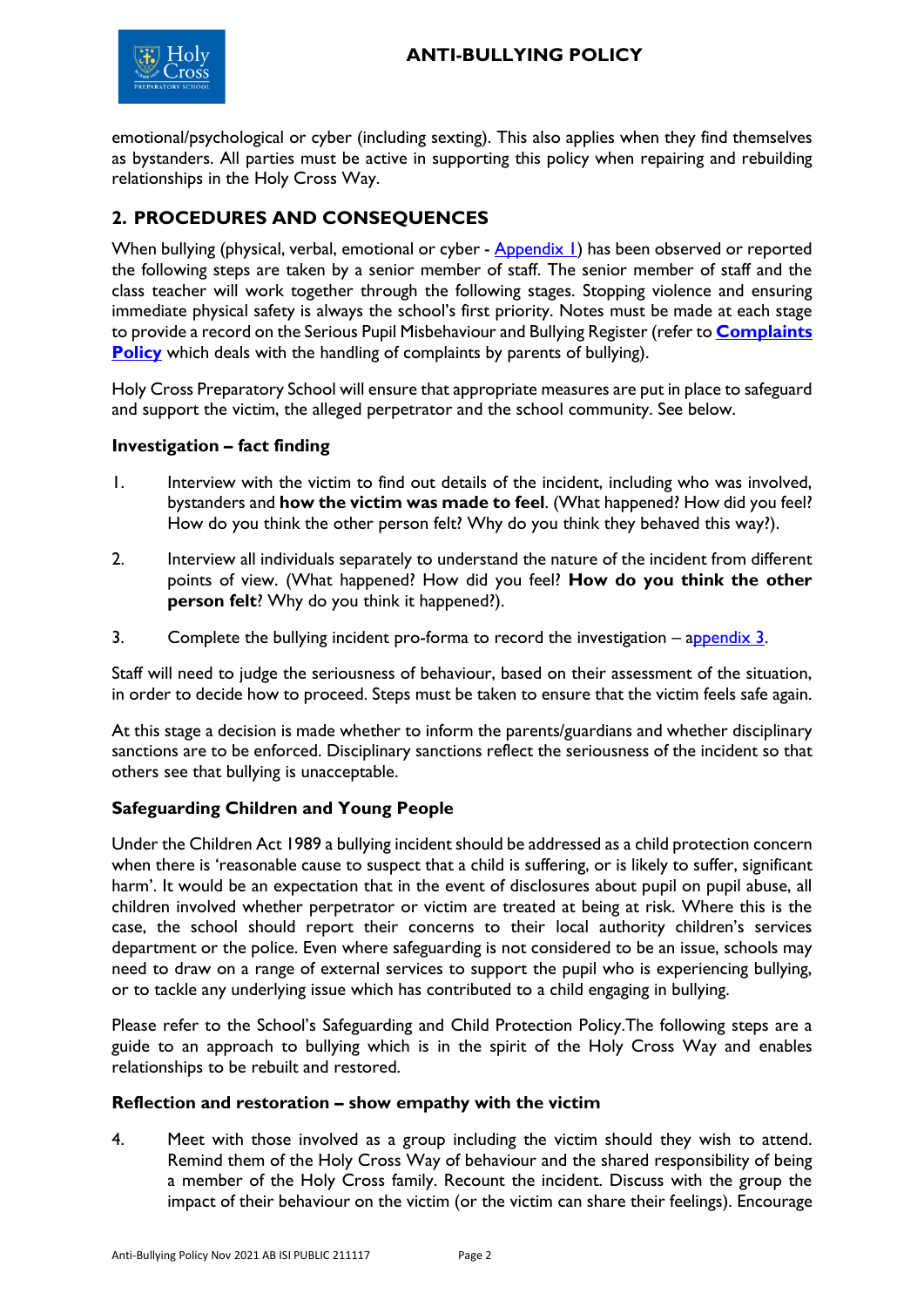

the group to further reflect and empathise with the victim. Encourage the group to find solutions to address immediate feelings and find a way forward together, giving them the responsibility to support their peers. The teacher may offer suggestions for the group to adopt where necessary.

- 5. If sanctions are to be enforced pupils and parents are informed at this stage. These depend on the nature of the incident and the pupil's role. Sanctions could include missing playtime or trip, being relieved of a role of responsibility e.g., sport's team.
- 6. In the most serious and persistent cases temporary or permanent exclusion of the perpetrator may be necessary, particularly if violence is involved.

#### **Monitoring the incident**

- 7. Any incident involving serious pupil misbehaviour and bullying and resulting in significant sanctions, is to be logged on the register of serious pupil misbehaviour kept by the Head of Pre-prep and the Head of the Junior Department. This includes exclusions, major detentions and sanctions, as well as disciplinary meetings involving parents. The register includes the pupil's name and year group, the nature of the offence and the sanction imposed. This register is monitored by the Head of the Pre-prep and the Head of the Junior Department in order to identify any patterns which would need to be addressed.
- 8. After the incident/incidents have been investigated and sanctions enforced where necessary, each case will be monitored to ensure repeated bullying does not take place. As well as short term monitoring, staff will review over two or three months whether the action taken has prevented the recurrence of the bullying and ensured that the pupil feels safe again.
- 9. In class the bystanders should be encouraged to consult with a trusted adult when they feel that they are witnessing bullying behaviour. They must not feel that they are telling tales but they are taking the responsibility to support their peers in the Holy Cross Way.

#### STRATEGIES FOR TEACHERS

#### **4.1 Prevention**

Holy Cross has an ethos of good behaviour (knowing right from wrong) where pupils behave with respect, tolerance and harmony, towards everyone, including school staff, the wider community and all cultures. They know what is right and wrong and that they must accept responsibility for their behaviour, show initiative and understand how their behaviour impacts on others, whether positively or negatively, in school and beyond appreciating all cultures. Values of respect for staff and other pupils, an understanding of the value of education, and a clear understanding of how our actions affect others permeate the whole school environment and are reinforced by staff and older pupils who set a good example to the rest. We call this the Holy Cross Way.

The school's response to bullying does not start at the point at which a child has been bullied. Our school ethos and aims develop a caring community; a strong sense of responsibility, cooperation and tolerance based on an awareness of the needs of others.

The school curriculum actively encourages a sense of community and responsibility to support the school aims. This is taught through religious education (RE), personal social health and economic education (PSHE Ed), assemblies, masses, services, drama, literature, role-play, discussion and circle-time.

### **All pupils have a role in preventing bullying. They are encouraged to seek out and inform an adult immediately in person if they feel uncomfortable about how another**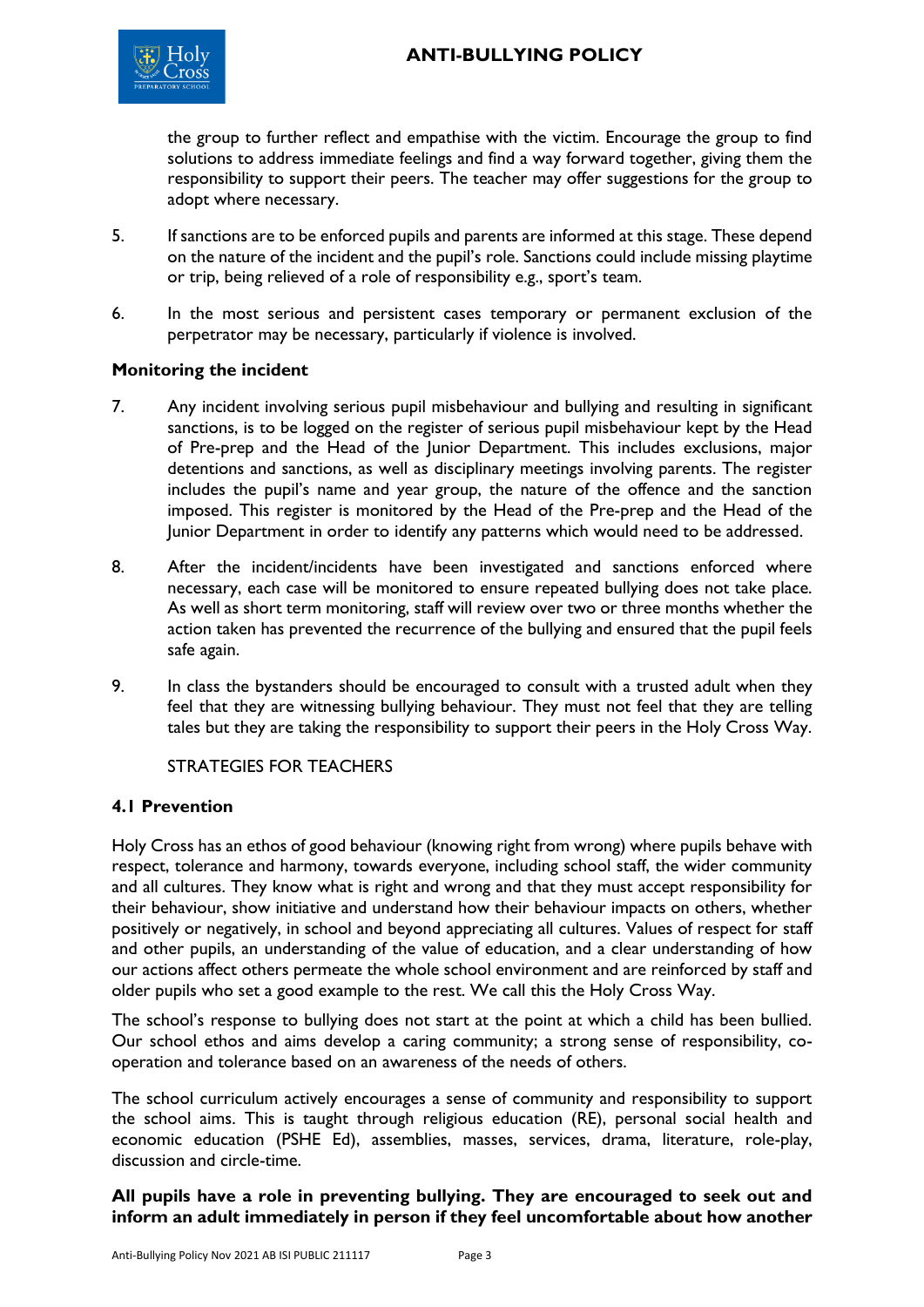

#### **child is being treated. They may be witnessing bullying and must take action. Watching and doing nothing is supporting the bully.**

School staff are encouraged to proactively gather intelligence about issues between pupils which might provoke conflict and develop strategies to prevent bullying occurring in the first place; and talking to pupils about issues of difference through the curriculum.

### **4.2 Early signs and symptoms or behaviour that a pupil is being bullied.**

Watch for early signs and symptoms or behaviour that a pupil is being bullied e.g. of distress, deterioration of work, spurious illness, isolation, desire to stay with adults, erratic attendance, withdrawn, anxious or lacking in confidence, has possessions that are damaged or 'go missing', stops eating, becomes aggressive, disruptive or unreasonable, is bullying other children or siblings, gives improbable excuses for any of these indicators. These could be a sign of other problems, but bullying should be considered a possibility and should be investigated. Concerns should be recorded on the R-Drive and addressed under children of concern at meetings by completing an internal early help request form and on the children of concern list emailed to staff.

### **4.3 Bullying outside school premises**

School staff members have the power to discipline pupils for misbehaving outside the school premises "to such an extent as is reasonable". This can relate to any bullying incidents occurring anywhere off the school premises, such as on school or public transport, outside the local shops, or in a town or village centre and pupils are expected to show knowledge of and respect for public institutions and services.

Where bullying outside school is reported to school staff, it should be investigated and acted on. The headteacher should also consider whether it is appropriate to notify the police or anti-social behaviour coordinator in their local authority of the action taken against a pupil. If the misbehaviour could be criminal or poses a serious threat to a member of the public, the police should always be informed.

In all cases of misbehaviour or bullying, the staff member can only discipline the pupil on school premises or elsewhere when the pupil is under the lawful control of the staff member, for instance, on an educational visit. More detailed advice on teachers' powers to discipline, including their power to punish pupils for misbehaviour that occurs outside school, is included in 'Behaviour and Discipline in Schools – advice for headteachers and school staff' – see further sources of information below.

### **3. TRAINING**

Through training, staff awareness is raised so that:

- the principles of the school policy are understood including the needs of pupils and their families with protected characteristics (age, disability, gender reassignment, marriage and civil partnership, pregnancy and maternity, race, religion or belief, sex, sexual orientation) and special educational needs
- legal responsibilities are known
- strategies are defined to resolve and prevent bullying problems using the school spirit of the Holy Cross Way
- sources of support are identified, e.g. elements of the PSHE Education curriculum, the computing digital literacy curriculum, assemblies, circle time and pastoral support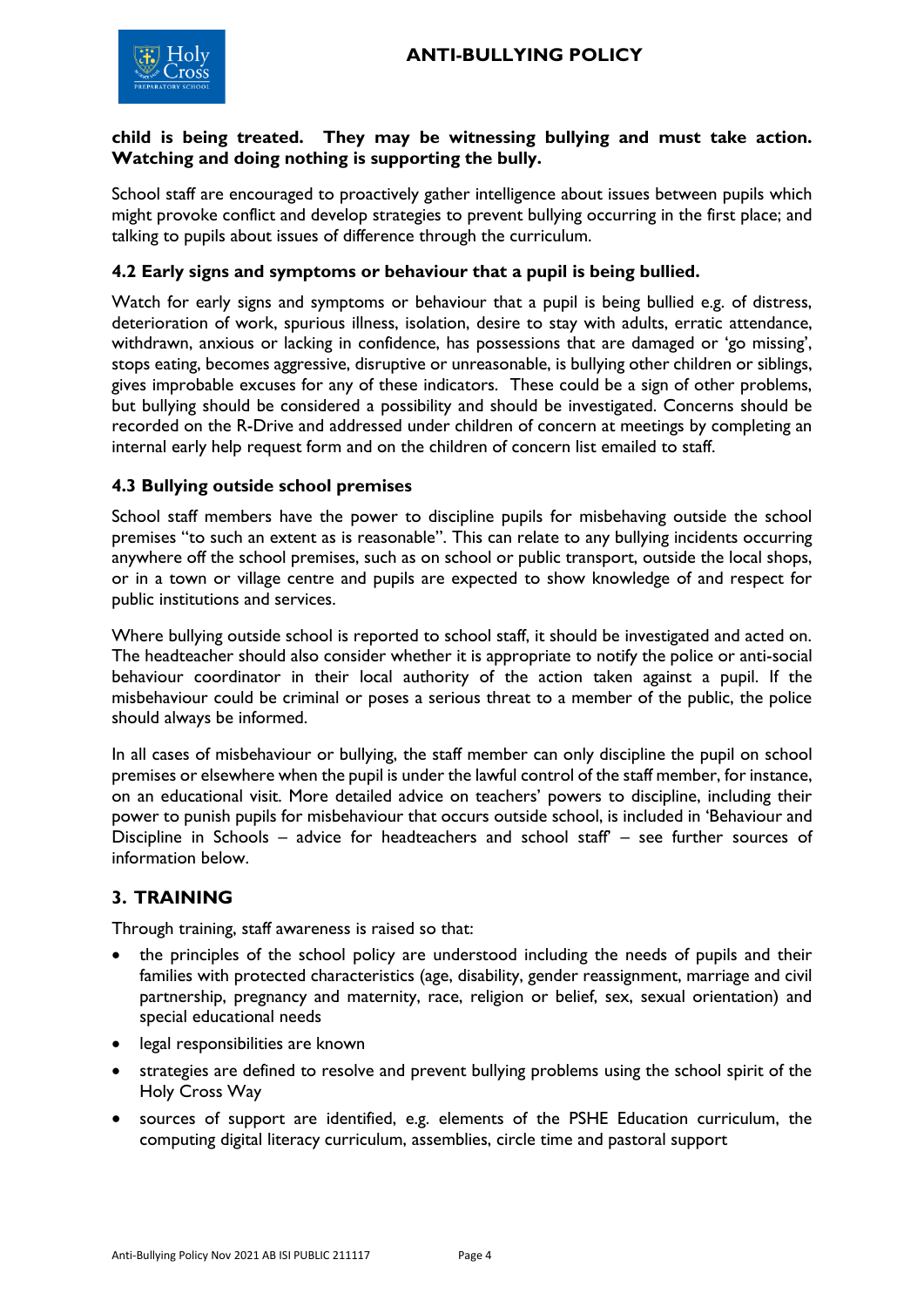

## **4. REVIEW**

New staff are trained through the induction process. Further staff training takes place as part of regular CPD.

This is a public policy which is published on the school website and is reviewed annually by the Advisory Body.

Last reviewed November 2021. Next review November 2022.

**References:** DfE Preventing and tackling bullying – Advice for headteachers, staff and governing bodies July 2017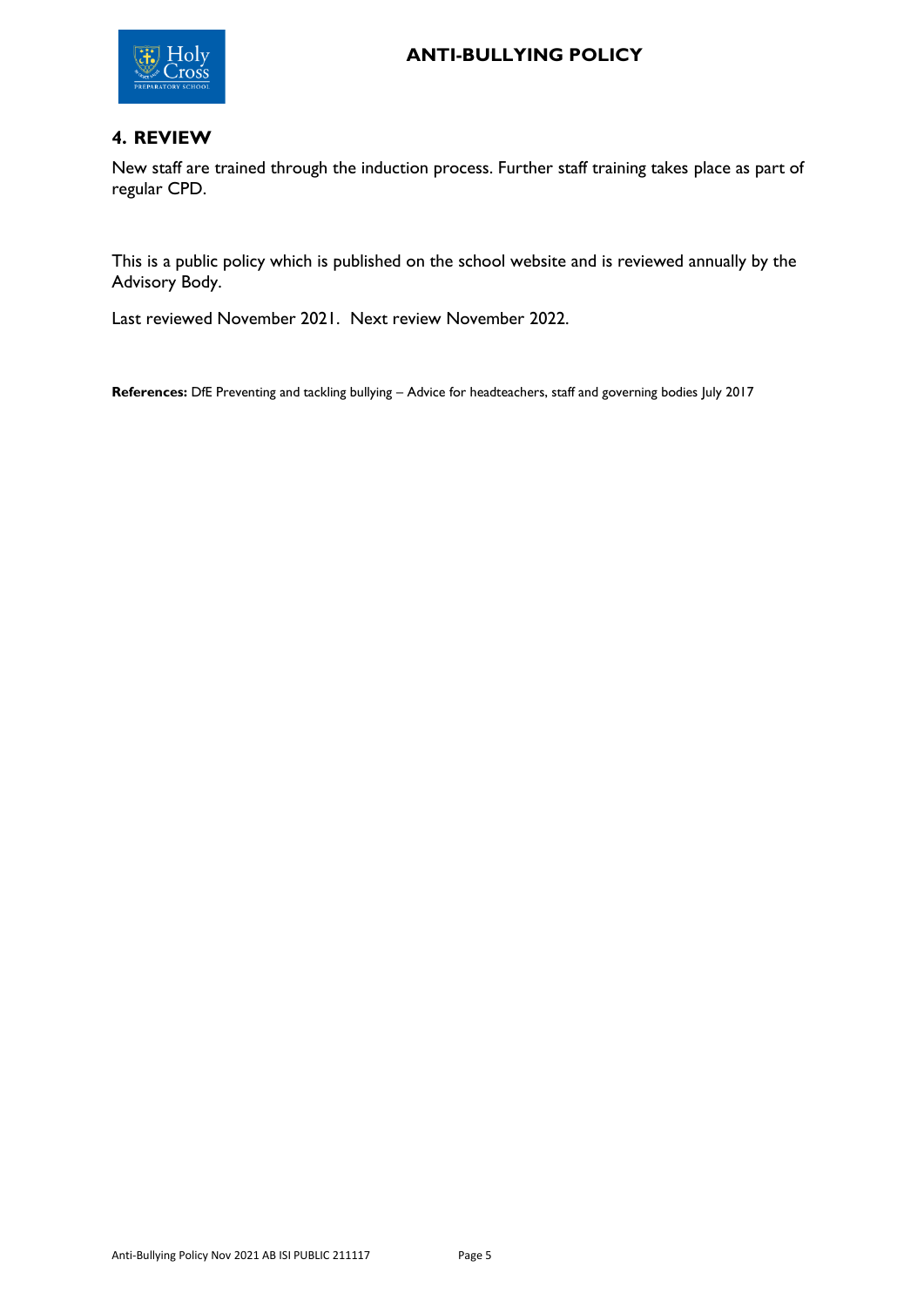

### <span id="page-5-0"></span>**Appendix 1**

### **WHAT IS BULLYING?** *[Source is preventing and tackling bullying DfE July 2017]*

Many experts say that bullying involves an imbalance of power between the perpetrator and the victim. This could involve perpetrators of bullying having control over the relationship which makes it difficult for those they bully to defend themselves. The imbalance of power can manifest itself in several ways, it may be physical, psychological (knowing what upsets someone), derive from an intellectual imbalance, or by having access to the support of a group, or the capacity to socially isolate. It can result in the intimidation of a person or persons through the threat of violence or by isolating them either physically or online.

Low-level disruption and the use of offensive language can in itself have a significant impact on its target. If left unchallenged or dismissed as banter or horseplay it can also lead to reluctance to report other behaviour.

School reminds pupils what is right and wrong, both on an everyday level and with regard to the civil and criminal law of England governing all of the following areas, bearing in mind the age of criminal responsibility.

It includes:

- PHYSICAL: pushing, punching, kicking, hitting, spitting or any use of violence.
- VERBAL: verbal abuse can take the form of name calling, sarcasm, spreading rumours or teasing. It may be directed towards ethnic origin, physical/social disability, physical appearance, gender, sexual orientation, or personality.
- EMOTIONAL: being unfriendly. A child can be bullied by being excluded from discussions or activities, with their peers or those they believe to be friends; tormenting (e.g. hiding books, threatening gestures or mimicking). Pupils may have their property damaged or stolen. Physical threats may be used by the bully in order that the pupil hands over property to them.
- CYBER: Cyber-bullying is a different form of bullying and can happen at all times of the day, which can occur in or outside school, with a potentially bigger audience, and more accessories as people forward on content at a click. All areas of the internet, e.g. email and internet chat room misuse; via instant messenger services and social network sites; via images or videos posted on the internet or spread via mobile phone plus threats by text messaging. Misuse of associated technology i.e., camera and video facilities. Technology can be used to bully in the forms of any mentioned below. (Our E-safety co-ordinator is our computing co-ordinator.) The wider search powers included in the Education Act 2011 give teachers stronger powers to tackle cyber-bullying by providing a specific power to search for and, if necessary, delete inappropriate images (or files) on electronic devices, including mobile phones.

#### **Other specific types of bullying include:**

- Bullying related to **race, religion or culture**. Research shows that a high proportion of bullied pupils have experienced racist or faith-based bullying.
- Bullying related to **special educational needs or disabilities (SEND)**. Children with SEND are more at risk than their peers and do not always have the levels of social confidence and competence and the robust friendship bonds that can protect against bullying.
- Bullying related to **appearance or health conditions** e.g., those that are visible, such as eczema, may be more likely to become targets for bullying behaviour. Perceived physical limitations, such as size and weight and other body image issues can result in bullying.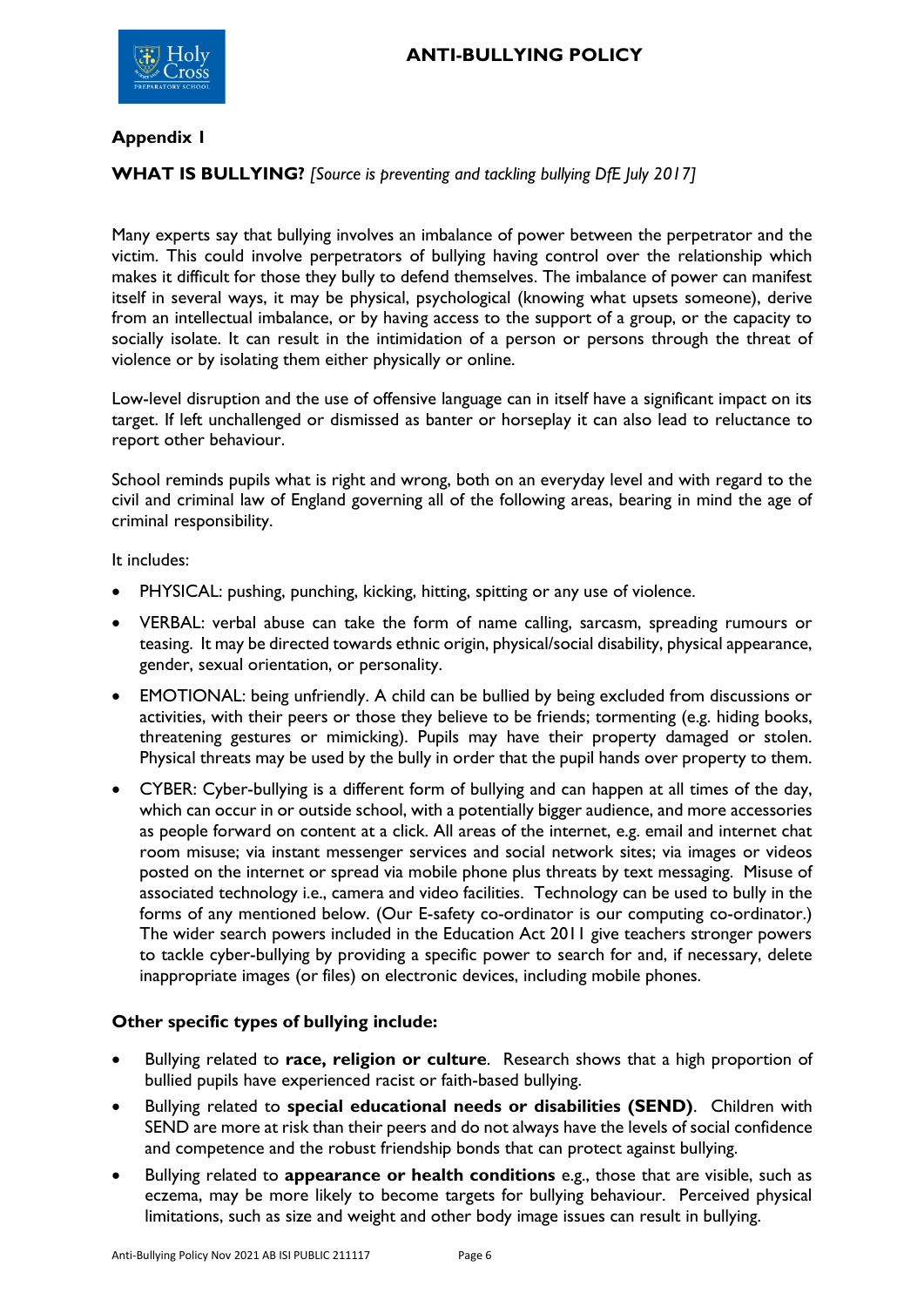

- Bullying related to **sexual orientation**. Homophobic bullying is perhaps the least likely to be self-reported, since disclosure carries risks not associated with other forms of bullying.
- Bullying of **young carers or looked-after children** or otherwise related to home circumstances. Children may be made vulnerable to bullying by the fact that they provide care to someone in their family with an illness, disability, mental health or substance misuse problem.
- **Sexist or sexual bullying**. Sexual bullying may be characterised by name calling, comments and overt 'looks' about appearance, attractiveness and emerging puberty. Bullying can seriously damage a young person's confidence and sense of self-worth causing them to feel that they are at fault in some way. It can lead to serious and prolonged emotional damage for an individual. Those who conduct the bullying or witness the bullying can also experience emotional harm and the impact on staff and parents could be significant.
- Bullying related to **self-esteem** that counteracts the school's active development of their self-esteem, self-knowledge and self-confidence.

### **WHO ARE THE BULLIES?**

People who: are trying to get attention; may be having problems at home; have been victims of being bullied; think they will impress others; wish to be in a situation of power or control over others. They enjoy the power; are insecure; are prejudiced; are jealous; may be emotionally neglected. This list is not exhaustive.

#### **The Occasional Bully**

The occasional bully is harder to recognise and can display kinder aspects of their character, but they resort to bullying at times. These bullies are difficult to classify because the bullying behaviour is not consistent and is often precipitated by some sort of crisis or by the bully 'having a bad day'.

These children and young people can also be quite charming, but often they: are suddenly aggressive to peers, parents, teachers and siblings; act impulsively and regret it later; don't learn from their mistakes; wish to be in charge; may be physically strong; may be articulate; may be manipulative; may display other anti-social behaviours, such as throwing tantrums or yelling when things go wrong; may, on the whole, have good self-esteem; may be over indulged – parents cannot understand how their children could be bullying others because they are perfect at home where their every wish is granted. These are characteristics we often find in children who bully occasionally. Their self-esteem can be quite high, and they may well be overly indulged.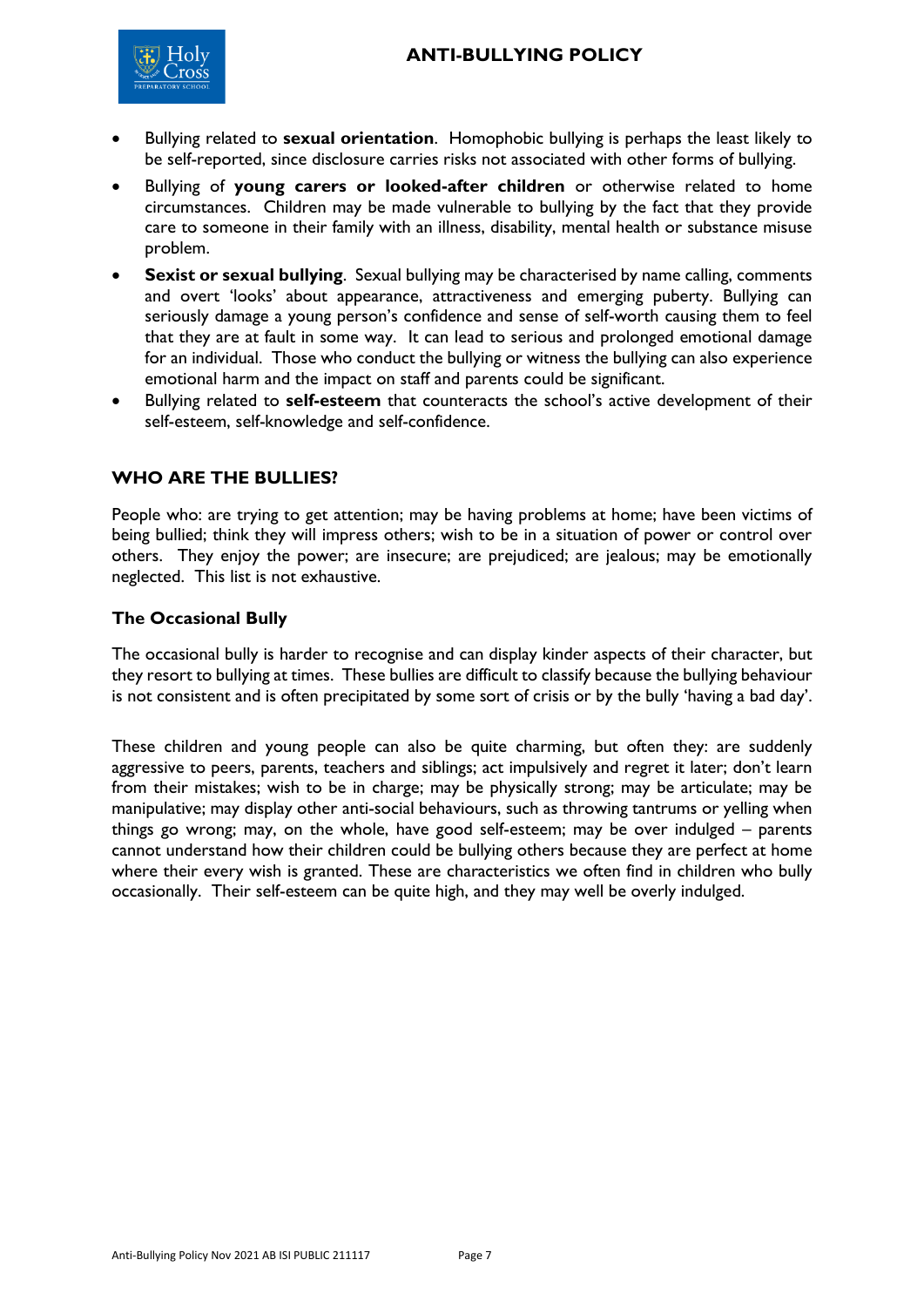

### **Appendix 2**

### **THE LAW** [Source is preventing and tackling bullying DfE July 2017]

### **The Equality Act 2010**

The Equality Act 2010 and Equality Duty 2011 covers age, disability, gender reassignment, marriage and civil partnership, pregnancy and maternity, race, religion or belief, sex and sexual orientation. Part 6 of the Act makes it unlawful for the responsible body of a school to discriminate against, harass or victimise a pupil or potential pupil in relation to admissions, the way it provides education for pupils, provision of pupil access to any benefit, facility or service, or by excluding a pupil or subjecting them to any other detriment.

### **Criminal Law**

Although bullying in itself is not a specific criminal offence in the UK, it is important to bear in mind that some types of harassing or threatening behaviour – or communications – could be a criminal offence, for example under the Protection from Harassment Act 1997, the Malicious Communications Act 1988, the Communications Act 2003, and the Public Order Act 1986.

If school staff feel that an offence may have been committed, they should seek assistance from the police. For example, under the Malicious Communications Act 1988, it is an offence for a person to send an electronic communication to another person with the intent to cause distress or anxiety or to send an electronic communication which conveys a message which is indecent or grossly offensive, a threat, or information which is false and known or believed to be false by the sender, is guilty of an offence if their purpose in sending it was to cause distress or anxiety to the recipient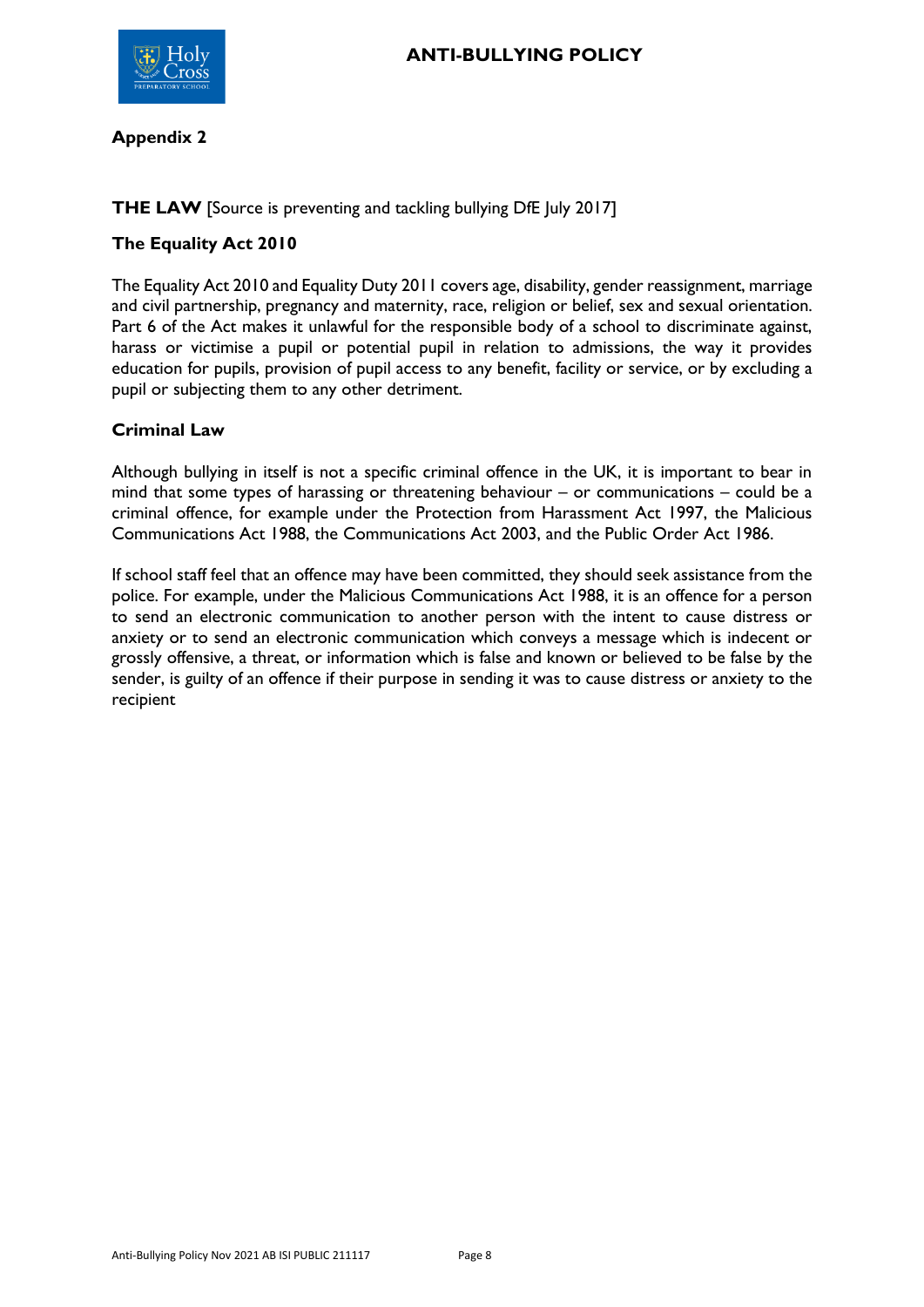

# <span id="page-8-0"></span>**Appendix 3**

# **Bullying Incident Pro forma**

SUMMARY OF BULLYING INCIDENT

| Date:                          |  |  |
|--------------------------------|--|--|
| Location:                      |  |  |
| Individuals involved and class |  |  |
|                                |  |  |
|                                |  |  |
| 1. Summary of incident.        |  |  |
|                                |  |  |
|                                |  |  |
| 2. Relevant history.           |  |  |
|                                |  |  |

### INVESTIGATION – fact finding

| 1. | Interview with victim to find out details including who was involved, bystanders, how the<br>victim felt, why they behaved this way.<br>(What happened? How did you feel? How do you think the other person felt? Why do you<br>think they behaved this way?) |
|----|---------------------------------------------------------------------------------------------------------------------------------------------------------------------------------------------------------------------------------------------------------------|
|    |                                                                                                                                                                                                                                                               |
| 2. | Interview other individuals separately to understand the nature of the incident from different<br>points of view.<br>(What happened? How did you feel? How do you think the other person felt? Why do you<br>think it happened?)                              |
|    |                                                                                                                                                                                                                                                               |
| 3. | Interview with bully to find out details including who was involved, why they behaved this<br>way, how the victim felt, how they felt.                                                                                                                        |
|    |                                                                                                                                                                                                                                                               |
| 4. | Staff judgement of the seriousness of behaviour and how to proceed.                                                                                                                                                                                           |
|    |                                                                                                                                                                                                                                                               |
| 5. | Will disciplinary sanctions be enforced?                                                                                                                                                                                                                      |
|    |                                                                                                                                                                                                                                                               |
| 6. | Will parents be informed?                                                                                                                                                                                                                                     |
|    |                                                                                                                                                                                                                                                               |